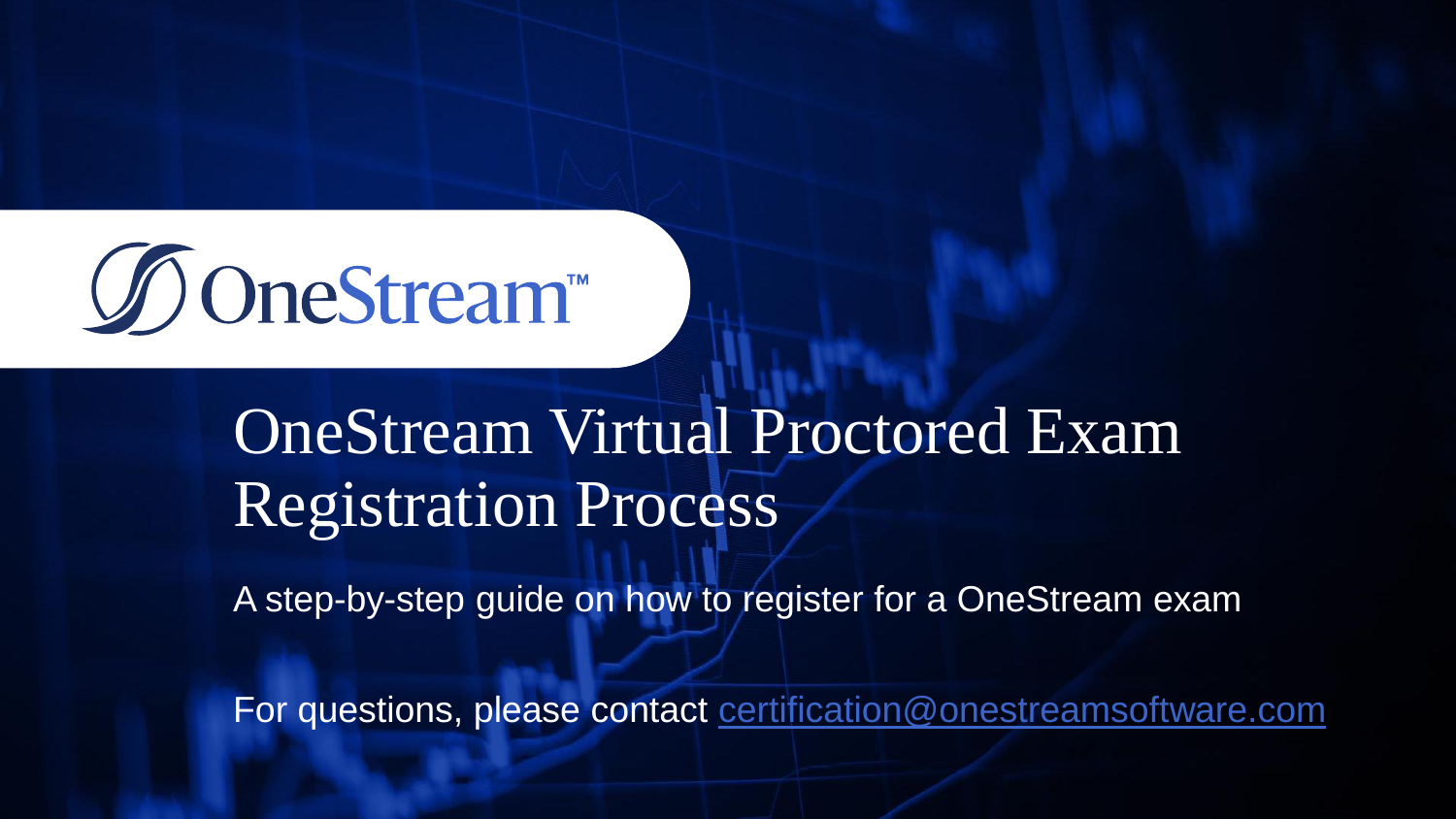# Exam Registration Overview

**[Login to CertMetrics.](#page-2-0)** 

**2** [Review/Update your CertMetrics profile.](#page-3-0)



[Review/Update Your Examity](#page-9-0) Profile and Schedule Your

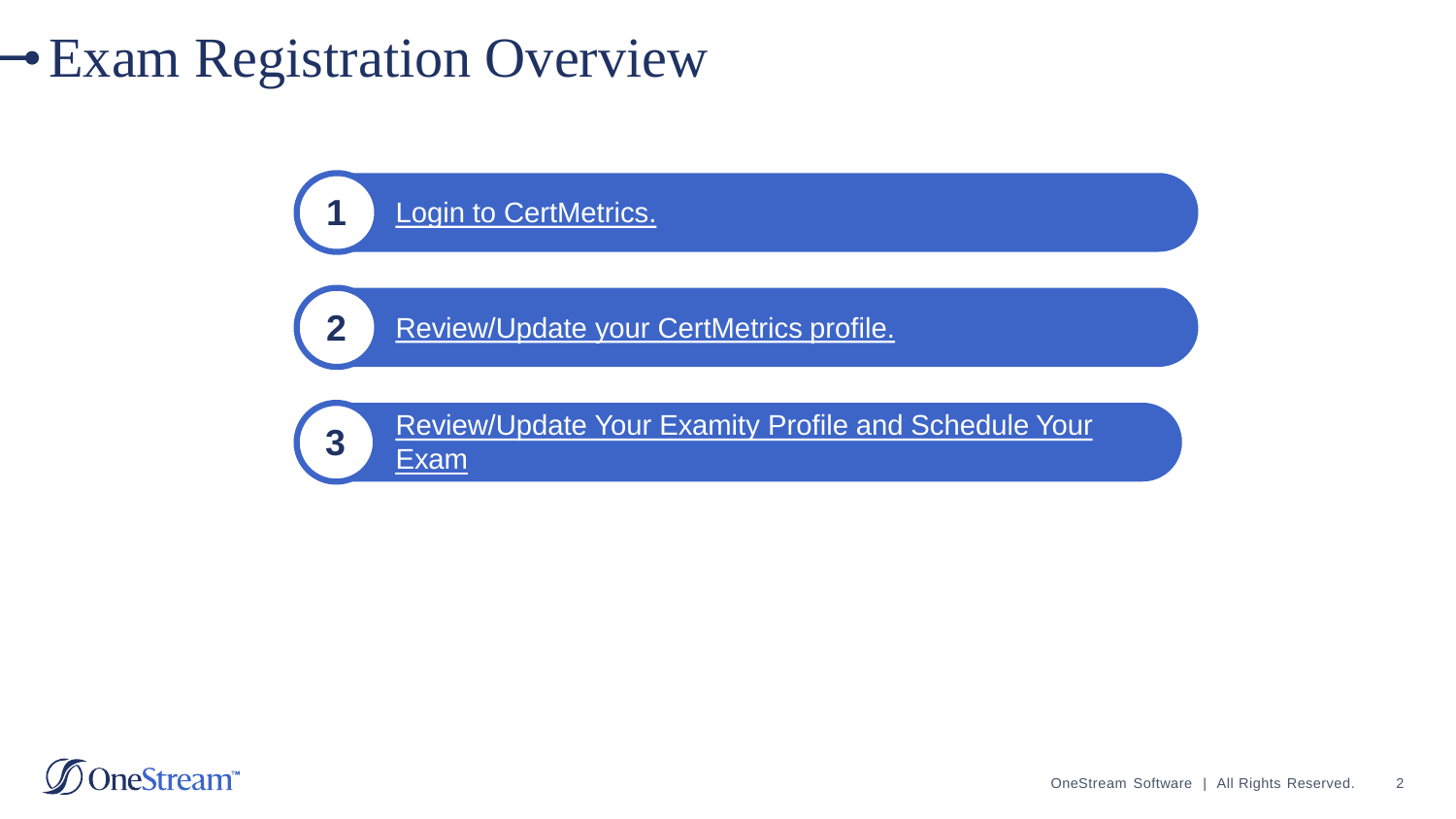<span id="page-2-0"></span>

[Login](https://www.certmetrics.com/onestreamsoftware/login.aspx?ReturnUrl=%2fonestreamsoftware%2f) using the same credentials you use to sign into OneStream Support or OneStream Academy

 $\varnothing$ If you do not already have a OneStream account, contact certification@onestreamsoftware.com

Forgot your password?

 $\varnothing$ Click the *Need help signing in?* link on the login page

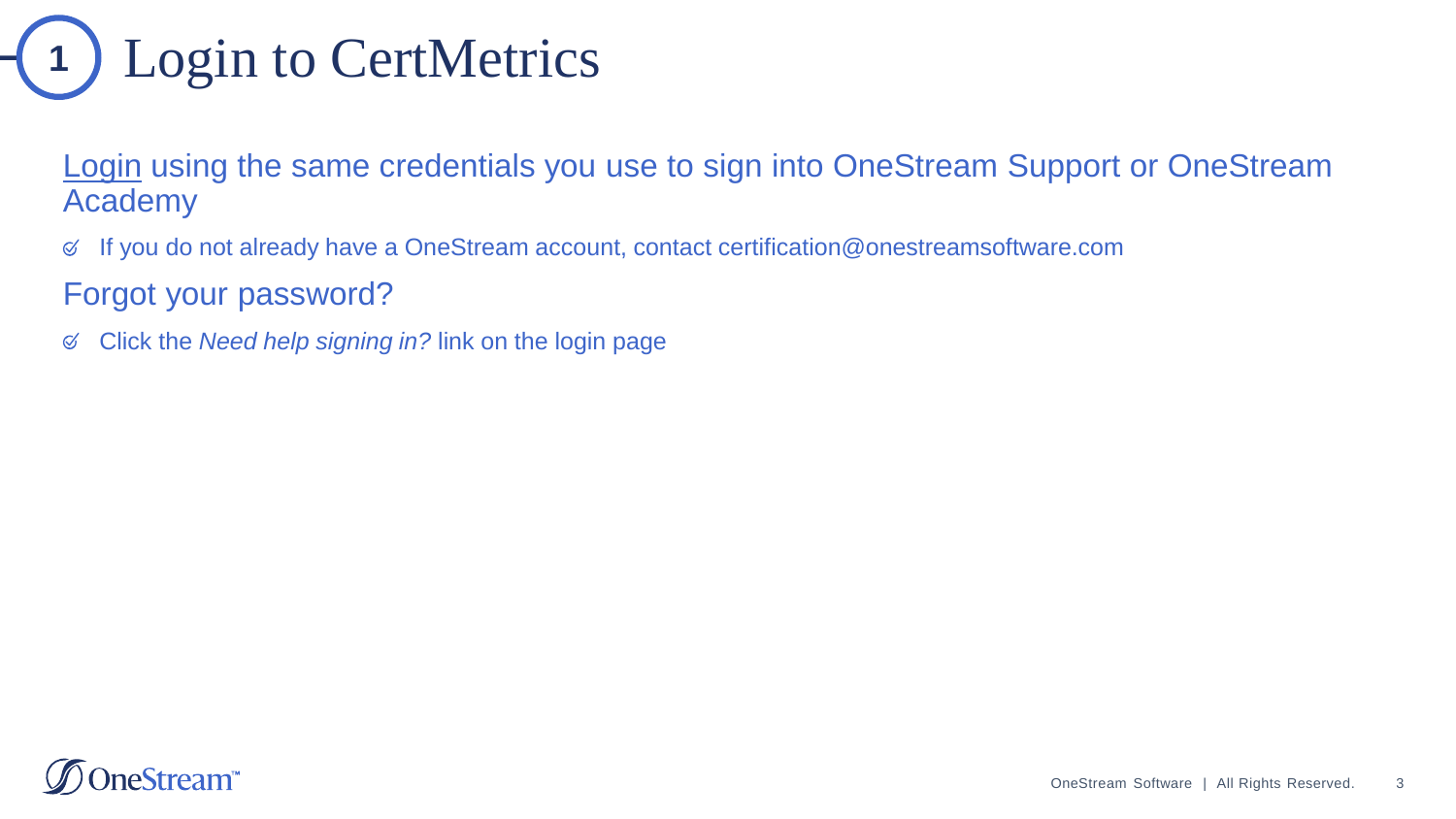### <span id="page-3-0"></span>Review/Update Your CertMetrics Profile **2**

#### From the [CertMetrics home page](https://www.certmetrics.com/onestreamsoftware/login.aspx?ReturnUrl=%2fonestreamsoftware%2f)  click on the *My Profile* link

#### Confirm that your profile information is correct

- Be sure that your first and last names exactly match the first and last names on the government-issued ID that you will present for identification verification on exam day.
- If your name in CertMetrics does not match your government-issued ID, contact certification@onestreamsoftware.com to update.
- The email address you use in you CertMetrics profile MUST be the same as the email address in your OneStream profile. If you change your email address in CertMetrics, it could potentially revert without notice based on an automated process. This would cause you to lose access to your certification details and history.

## neStream<sup>®</sup>

| From here you may:<br>Review "My Profile" to ensure First & Last Name match your<br>.egal ID, contact OneStream Certification for changes.<br>- Watch video: What to Expect While Taking the Exam | <b>OneStream</b><br><b>Foundation Handbook</b> | The Definitive Reference to Design, Configure and Support Your OneStream<br>Platform. OneStream is a modern, unified platform that is revolutionizing<br>Corporate Performance Management. This proven alternative to fragmented<br>legacy applications is designed to simplify processes for the most sophisticated,<br>global enterprises. Hundreds of the world's leading companies are turning to<br>OneStream to help with reporting and understanding financial data, |
|---------------------------------------------------------------------------------------------------------------------------------------------------------------------------------------------------|------------------------------------------------|-----------------------------------------------------------------------------------------------------------------------------------------------------------------------------------------------------------------------------------------------------------------------------------------------------------------------------------------------------------------------------------------------------------------------------------------------------------------------------|
| · Schedule or Take an Exam with Examity<br>· Track your certification status<br>- Check your fulfillment status<br>• Manage your transcripts                                                      |                                                | <b>LEARN MORE</b>                                                                                                                                                                                                                                                                                                                                                                                                                                                           |

#### General

| First name*     |                                                                                                             |
|-----------------|-------------------------------------------------------------------------------------------------------------|
| Last name *     |                                                                                                             |
| Email address * | <br>                                                                                                        |
| Company name    |                                                                                                             |
|                 | $Q_{n+1}$ and $Q_{n+1}Q_{n+2}$ and $Q_{n+1}Q_{n+1}$ and $Q_{n+1}Q_{n+1}Q_{n+1}$ and $Q_{n+1}Q_{n+1}Q_{n+1}$ |

 $\Box$  Opt out of OneStream Software Certification emails including system notices from CertMetrics and all certification notices and communications

#### **Security**

New password Retype new password **Password hint** Password phrase

**Address Ty** 

Address Lin

Password must be between 12 and 50 characters and must be a mixture of letters and non-letters. Password may not repeat the same character more than twice sequentially. Password may not contain your login ID or name.

#### **Mailing address**

| is auur coo |       |  |
|-------------|-------|--|
| рe          | Other |  |
| * 1 e       |       |  |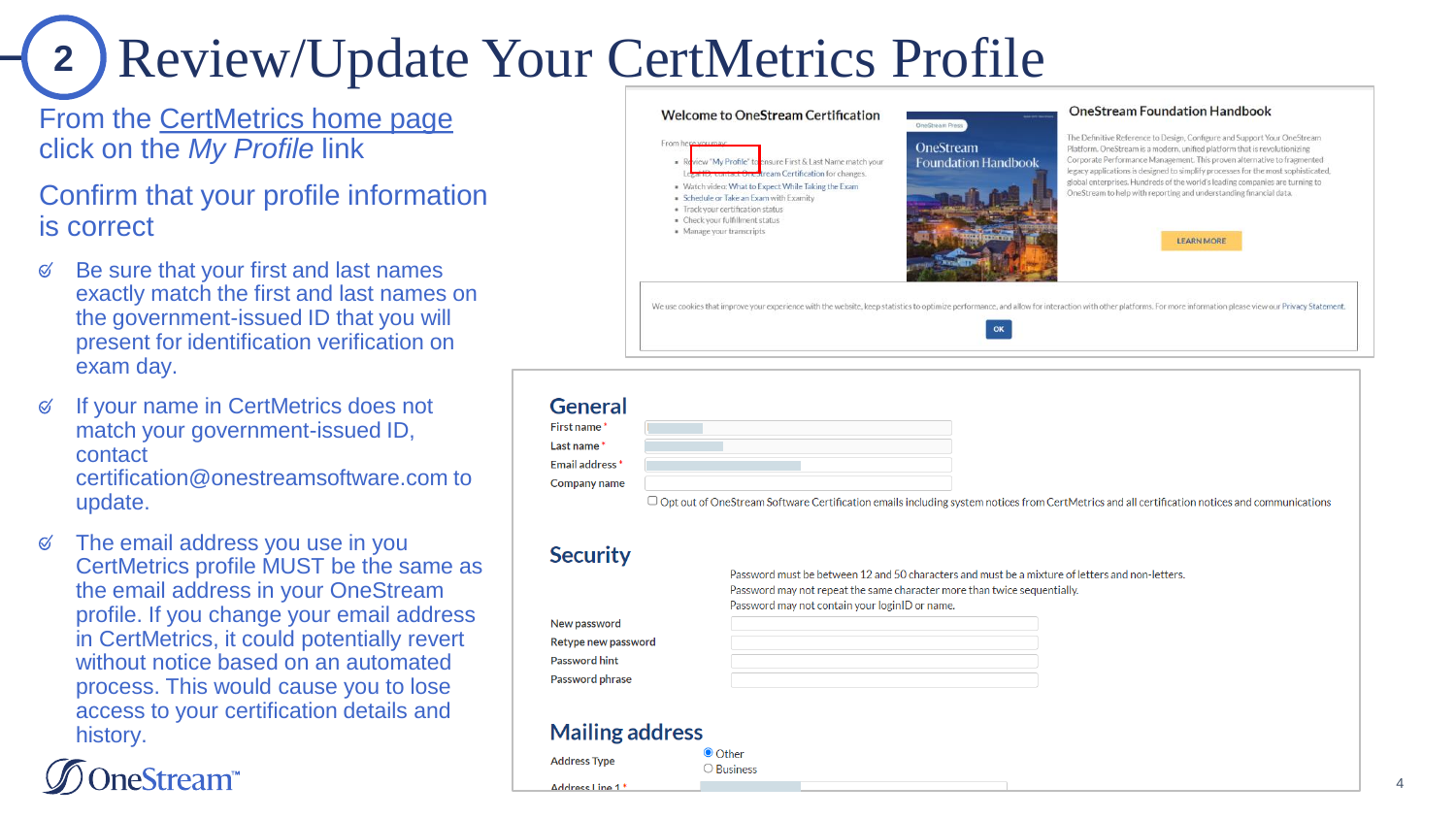## <span id="page-4-0"></span>Review/Update Your Examity Profile and Schedule Your Exam **3**

On the CertMetrics home page, click the link to *Schedule or Take an Exam*

 $\varnothing$ We recommend that you watch the What to Expect While Taking the Exam video.

### **DOneStream**"

Home My Profile History Certifications Transcripts Login to Credly

#### **Welcome to OneStream** Certification

From here you may:

Review "My Profile" to ensure First & Last Name match your Legal ID, contact OneStream Certification for changes.

Conditioners Dean

**OneStream** 

**DOneStream** 

**Foundation Handbook** 

- " Watch video: What to Expect While Taking the Exam
- Schedule or Take an Exam with Examity
- **Track your certification status**
- Check your fulfillment status
- Manage your transcripts

#### **OneStream Foundation Handbook**

The Definitive Reference to Design, Configure and Support Your OneStream Platform, OneStream is a modern, unified platform that is revolutionizing Corporate Performance Management. This proven alternative to fragmented legacy applications is designed to simplify processes for the most sophisticated, global enterprises. Hundreds of the world's leading companies are turning to OneStream to help with reporting and understanding financial data.

**LEARN MORE** 

Buy this book and get a 50% discount on the OneStream Lead Architect Exam. [See here for terms and conditions.]

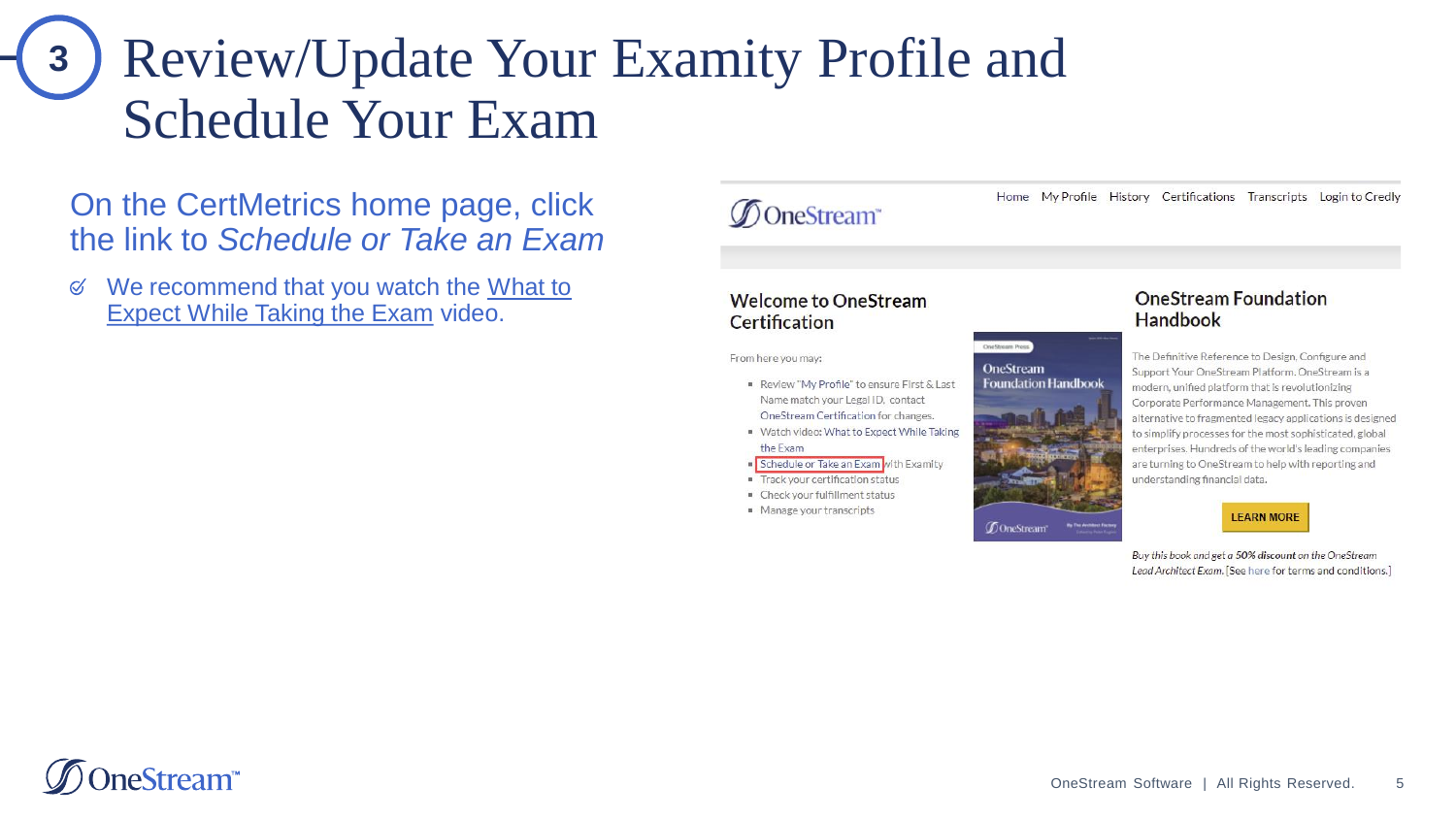## Update Examity Profile

Examity is OneStream Software's online proctoring platform

- Select *My Profile* to complete your Examity profile  $\varnothing$ prior to registering for an exam.
- Review items in the *Welcome to Examity* section of the My Profile page.
- Run the *Computer Requirements Check* to ensure  $\varnothing$ your system has the necessary software and can support online exam delivery.
- Review profile items that need updates in the Exam Requirements section.
- Scroll down the page and select Edit/Update to  $\varnothing$ update each section.

|                                                              | Welcome: Certification OneStream [ Student ]                          | -Select Time Zone --: 05/24/2021 11:47 PM                    |
|--------------------------------------------------------------|-----------------------------------------------------------------------|--------------------------------------------------------------|
| OneStream <sup>®</sup>                                       |                                                                       | a examity <sup>®</sup><br>BETTER TEST INTEGI                 |
| <b>Dashboard</b><br><b>Start Exam</b><br><b>My Profile</b>   | <b>Schedule Exam</b><br><b>Reschedule/Cancel</b><br><b>Exam Tools</b> | Logout<br><b>IFmail Support I</b> Phone Support: 855-EXAMITY |
| Dashboard                                                    |                                                                       |                                                              |
|                                                              | <b>Start Exam</b><br>Begin scheduled exam.                            |                                                              |
| <b>My Profile</b>                                            | <b>Schedule Exam</b>                                                  | Reschedule/Cancel                                            |
| Upload ID. Enter<br>security questions.<br>Confirm time zone | Make appointment.                                                     | Change appointment.                                          |



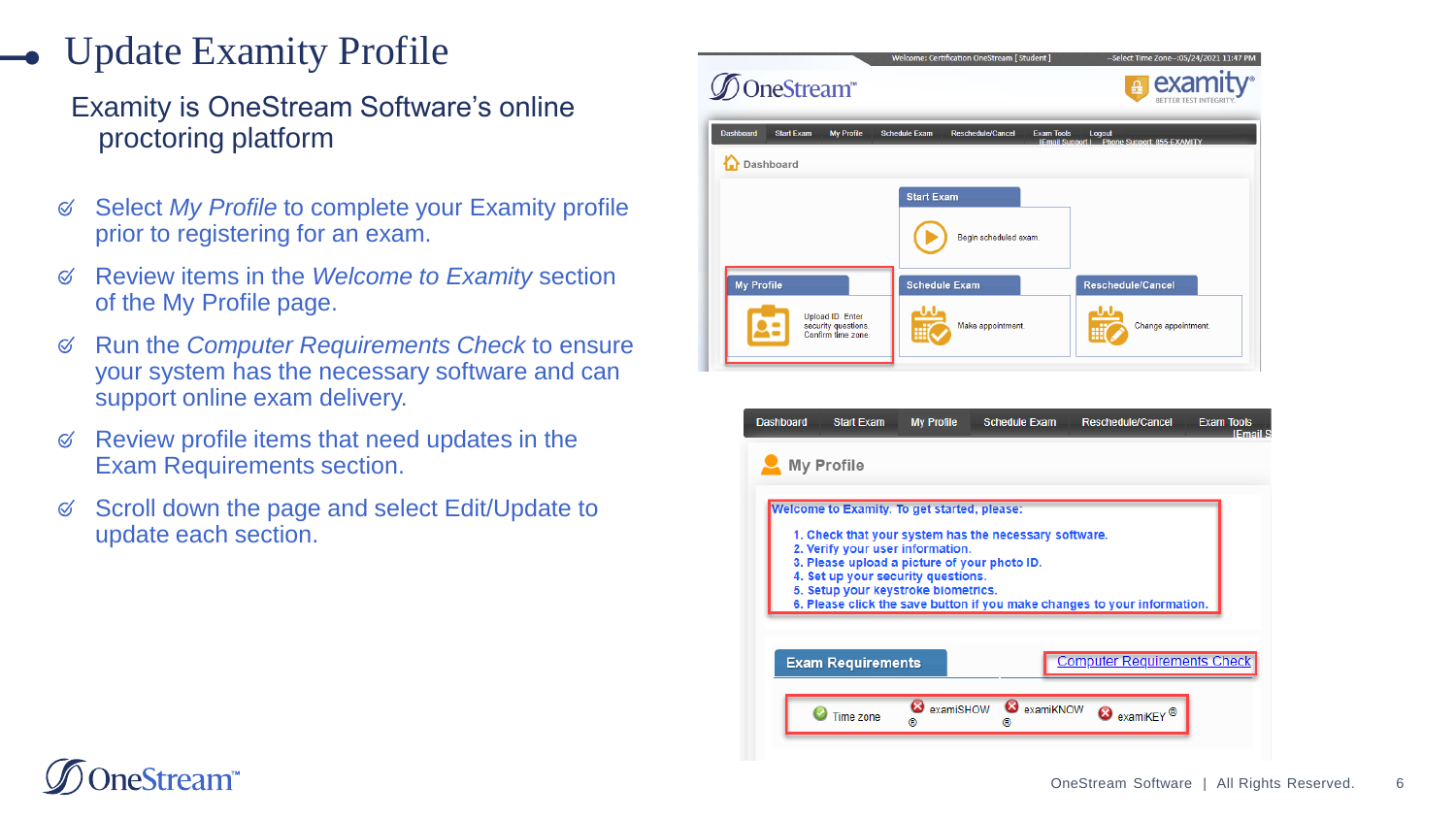## Schedule the Exam

- Return to the Dashboard or select Schedule Exam  $\mathcal{Q}'$ from the top navigation menu.
	- $\mathcal O$  Note: All exams are delivered virtually. We currently do not offer exams in test centers.
- Select the exam you wish to take from the drop- $\varnothing$ down list.
- Select the date you'd like to take your exam.  $\varnothing$
- Select time you'd like to take your exam.  $\varnothing$
- Click the *Schedule* button to continue scheduling.  $\varnothing$
- Click *Yes* in the exam schedule confirmation pop  $\varnothing$ up message.

| <b>D</b> OneStream <sup>®</sup> |                   |                                                               |                      | Welcome: Certification OneStream [ Student ] |                   | -Select Time Zone --: 05/24/2021 11:47 PM<br><b>J</b> examity®<br>Ä<br>BETTER TEST INTEGRI |
|---------------------------------|-------------------|---------------------------------------------------------------|----------------------|----------------------------------------------|-------------------|--------------------------------------------------------------------------------------------|
| <b>Dashboard</b>                | <b>Start Exam</b> | My Profile                                                    | <b>Schedule Exam</b> | Reschedule/Cancel                            | <b>Exam Tools</b> | Logout<br>IEmail Support I Phone Support: 855-EXAMITY                                      |
|                                 | Dashboard         |                                                               |                      |                                              |                   |                                                                                            |
|                                 |                   |                                                               | <b>Start Exam</b>    | Begin scheduled exam.                        |                   |                                                                                            |
| <b>My Profile</b>               |                   |                                                               |                      | <b>Schedule Exam</b>                         |                   | Reschedule/Cancel                                                                          |
|                                 |                   | Upload ID. Enter<br>security questions.<br>Confirm time zone. | m                    | Make appointment.                            |                   | Change appointment.<br>₩                                                                   |

| <b>To SCHEDULE an Exam:</b><br>To RESCHEDULE an Exam:<br>· Select Exam<br>· Click "Reschedule Exam "<br>Select Date and Time.<br>• Select new Date and Time.<br>· Click "Schedule."<br>· Click "Reschedule" |    |    |          |    |     |                             | <b>To CANCEL an Exam:</b><br>· Click "Cancel Appointment."<br>• Yes in pop-up message. |                      |                      |                      |                      |                      |                               |                      |
|-------------------------------------------------------------------------------------------------------------------------------------------------------------------------------------------------------------|----|----|----------|----|-----|-----------------------------|----------------------------------------------------------------------------------------|----------------------|----------------------|----------------------|----------------------|----------------------|-------------------------------|----------------------|
|                                                                                                                                                                                                             |    |    |          |    |     | <b>Exam Name</b>            |                                                                                        |                      |                      | <b>Exam Duration</b> |                      |                      | Exam can be scheduled between |                      |
| OneStream Lead Architect R1 Exam (BETA) [OS-200B]<br>04/02/2021 10:00 PM - 05/31/2021 9:59 PM<br>480 Minutes                                                                                                |    |    |          |    |     |                             |                                                                                        |                      |                      |                      |                      |                      |                               |                      |
|                                                                                                                                                                                                             |    |    |          |    |     |                             |                                                                                        |                      |                      |                      |                      |                      |                               |                      |
|                                                                                                                                                                                                             |    |    |          |    |     |                             |                                                                                        |                      |                      |                      |                      |                      |                               |                      |
| $\left\langle 4 \right\rangle$                                                                                                                                                                              |    |    | May 2021 |    |     | $\rightarrow$ $\rightarrow$ |                                                                                        |                      |                      |                      | <b>Select Time</b>   |                      |                               |                      |
| Su.                                                                                                                                                                                                         | Mo | Tu | We       | Th | Fr. | Sa                          | 12:00 AM                                                                               | 12:30 AM             | 01:00 AM             | 01:30 AM             | 02:00 AM             | 02:30 AM             | 03:00 AM                      |                      |
| 25                                                                                                                                                                                                          | 26 | 27 | 28       | 29 | 30  | 1                           | 04:00 AM                                                                               | 04:30 AM             | 05:00 AM             | 05:30 AM             | 06:00 AM             | 06:30 AM             | 07:00 AM                      | 03:30 AM<br>07:30 AM |
| 2                                                                                                                                                                                                           | 3  | 4  | 5        | 6  | 7   | 8                           | 08:00 AM                                                                               | 08:30 AM             | 09:00 AM             | <b>D9:30 AM</b>      | 10:00 AM             | 10:30 AM             | 11:00 AM                      | 11:30 AM             |
| 9                                                                                                                                                                                                           | 10 | 11 | 12       | 13 | 14  | 15                          | 12:00 PM                                                                               | 12:30 PM             | $01:00$ PM           | 01:30 PM             | 02:00 PM             | 02:30 PM             | 03:00 PM                      | 03:30 PM             |
| 16                                                                                                                                                                                                          | 17 | 18 | 19       | 20 | 21  | 22                          |                                                                                        |                      |                      |                      |                      |                      |                               | 07:30 PM             |
|                                                                                                                                                                                                             |    | 25 | 26       | 27 | 28  | 29                          | 04:00 PM<br>08:00 PM                                                                   | 04:30 PM<br>08:30 PM | 05:00 PM<br>09:00 PM | 05:30 PM<br>09:30 PM | 06:00 PM<br>10:00 PM | 06:30 PM<br>10:30 PM | 07:00 PM<br>11:00 PM          | 11:30 PM             |

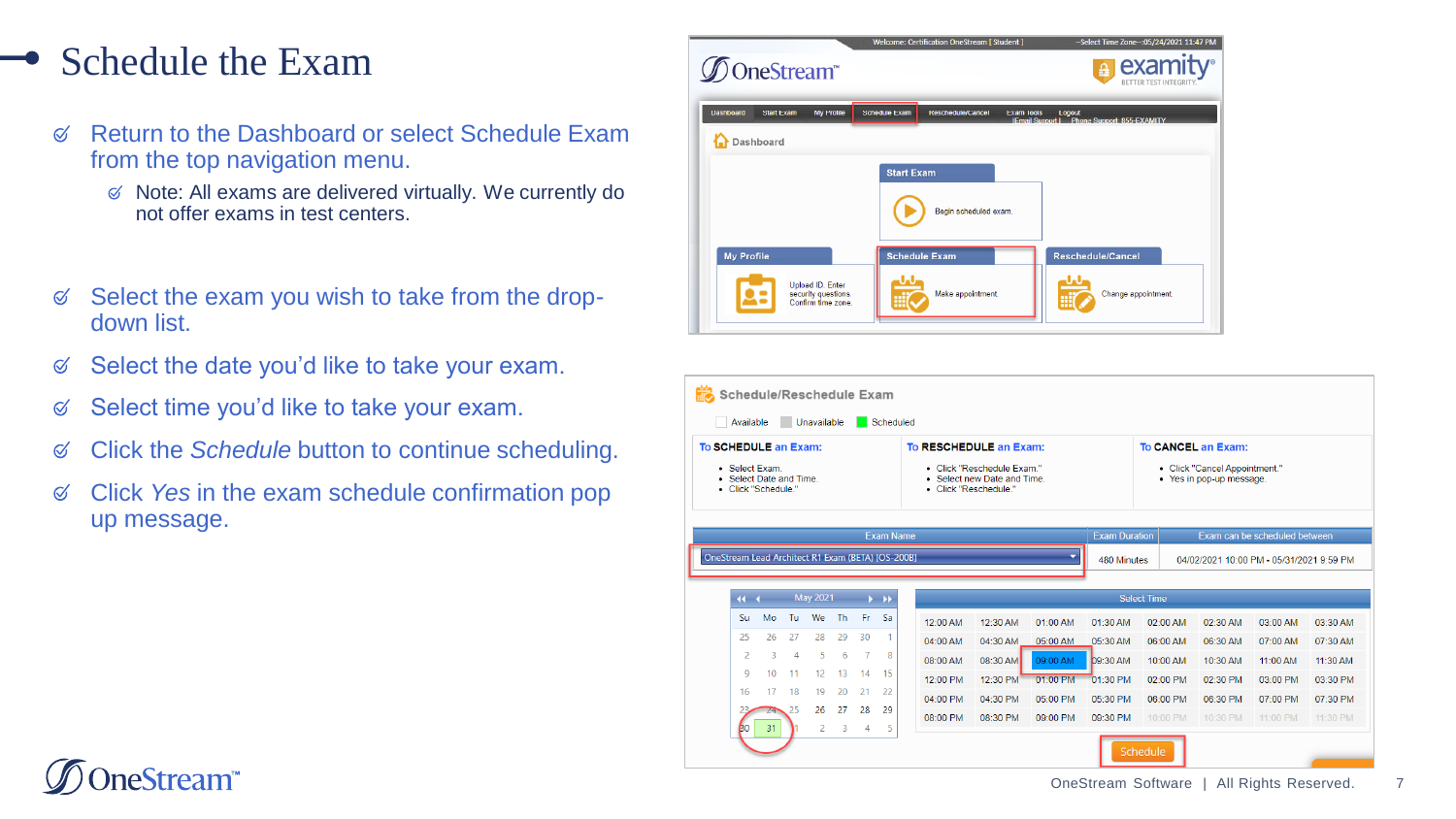## Complete Exam Payment

### Credit Card or Voucher Code

- After scheduling the date and time for your exam, you  $\varnothing$ will come to the payment screen.
- If you have been provided a voucher code, enter the  $\varnothing$ code into the Voucher Code field on this page. Click *Apply*.
- Click *Next* to review your cart and enter Billing and  $\varnothing$ Payment information (if a balance, remains after voucher is applied)



Important: Chrome and Edge are only recommended browsers for best user experience. Please enable cookies while making payment. Please wait until you see the exam appointment confirmation message and do not hit refresh or reload, close the page while the payment is processing. In case of any issues with scheduling please reach out to support@examity.com or 855-EXAMITY.

| Total:              | \$1000.00                                         |
|---------------------|---------------------------------------------------|
| <b>Voucher Code</b> | <b>Apply</b>                                      |
| <b>Student Name</b> | <b>Certification OneStream</b>                    |
| <b>Course Name</b>  | OneStream Lead Architect R1 Exam (BETA)           |
| <b>Exam Name</b>    | OneStream Lead Architect R1 Exam (BETA) [OS-200B] |
| <b>Exam Date</b>    | 05-31-2021                                        |
| <b>Exam Time</b>    | 5:00:00PM                                         |
| <b>Back</b>         | <b>Next</b>                                       |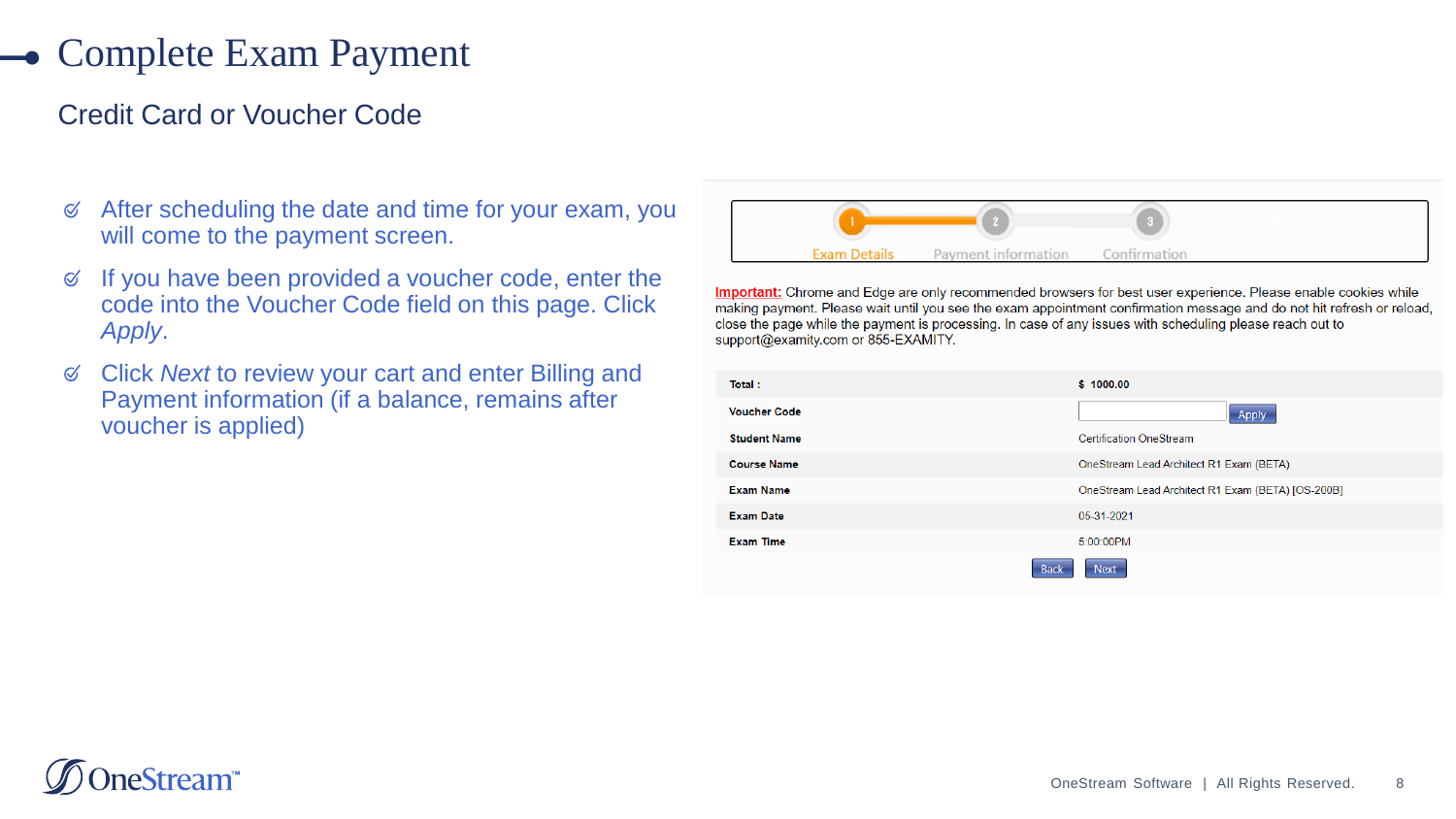### **-** Review Cart & Enter Billing and Payment Info

- Review the total to ensure voucher was  $\varnothing$ applied if you entered a voucher code.
- Enter Billing Information.  $\varnothing$
- Enter Credit Card Information.  $\varnothing$
- Click *Review Your Order* button.  $\varnothing$
- On next screen, review payment details  $\varnothing$ and click *Buy Now* to complete payment and schedule your exam.

|                     | <b>Your Cart Contents</b> |                   |          |                        |  |  |  |  |
|---------------------|---------------------------|-------------------|----------|------------------------|--|--|--|--|
| <b>Product Name</b> | Delivery                  | <b>Unit Price</b> | Quantity | <b>Total</b>           |  |  |  |  |
| Examity             | electronic                | 1,000.00 USD      |          | 1,000.00 USD<br>Remove |  |  |  |  |

#### Total: 1,000,00 USD

 $\mathbf{v}$ 

(Sales tax may be applied based on your residence)

<sub>■</sub><sup>■</sup> US Dollar

| <b>Billing Information</b>              |                                              | <b>Payment Information</b>                      |                                                       |
|-----------------------------------------|----------------------------------------------|-------------------------------------------------|-------------------------------------------------------|
| * Email:                                |                                              | Credit Card<br>◉                                |                                                       |
| * First Name:                           | * Last Name:                                 | * Credit Card Number:                           | <b>TLS</b><br>SECURE<br>VISA <b>CO</b> SALES SAN PLAN |
| Company:                                | * Street Address:                            | * Expiration Date (MM/YY):<br>$\tau$ .<br>$\pi$ | * Security Code:<br>3- or 4-digit number @            |
| $^*$ City:                              | * Zip/Postal Code:                           |                                                 |                                                       |
| State/Province:                         | * Country:                                   |                                                 |                                                       |
| New Hampshire<br>$\checkmark$<br>$\sim$ | <b>United States</b><br>$\ddot{\phantom{1}}$ |                                                 |                                                       |
|                                         |                                              | <b>Review Your Order</b>                        |                                                       |

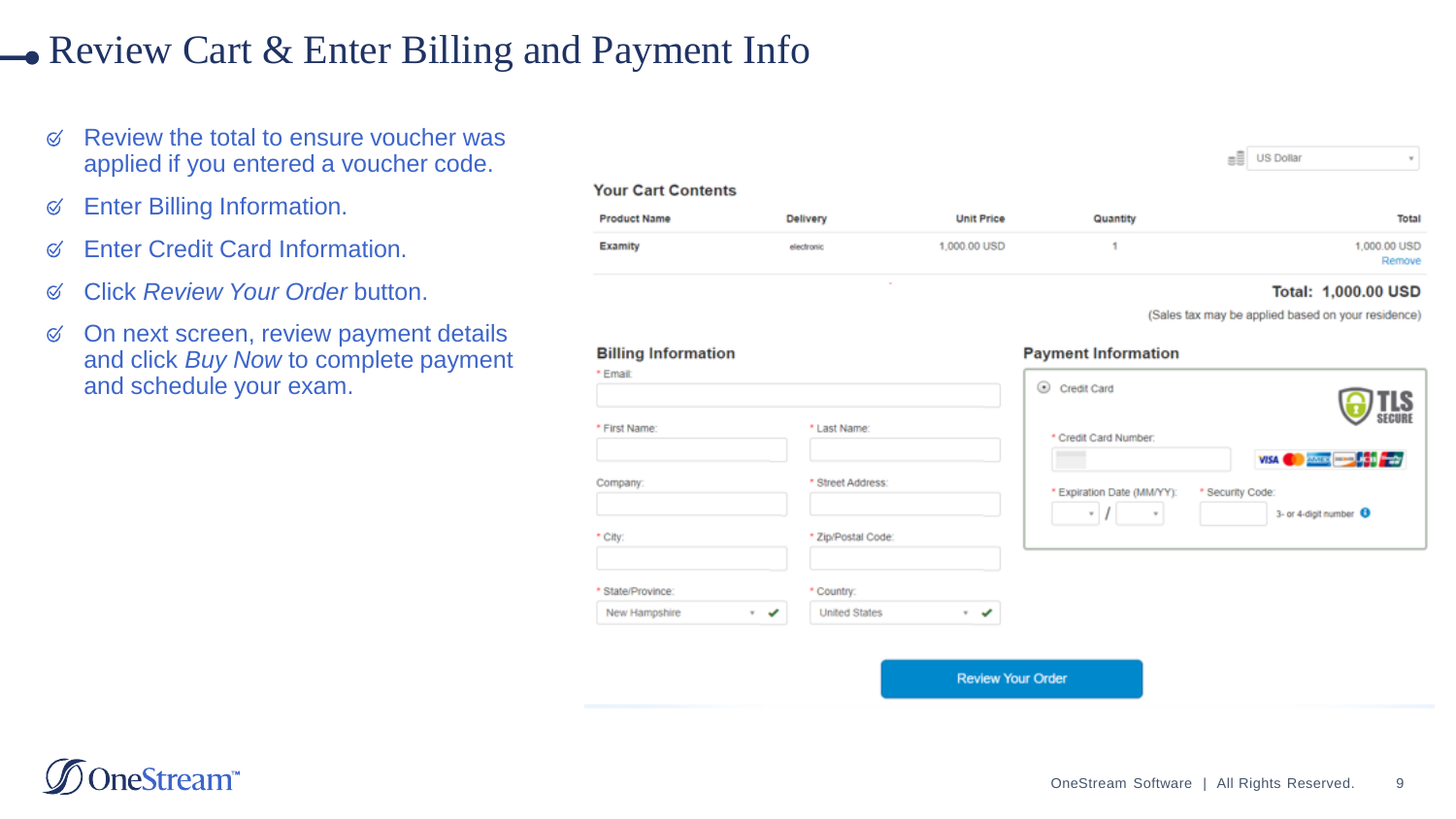## <span id="page-9-0"></span>• Confirmation of your Exam appointment

- $\varnothing$ After scheduling and paying, you will receive a confirmation message on the screen.
- Click *OK* to return to the Examity dashboard $\varnothing$



THANK YOU for booking your exam appointment with Examity. Your appointment Id is: [ 11 12 12 13 14

You will also receive an appointment confirmation email with all the details. In case you do not receive an email within 30 minutes you may reach out to our support at support@examity.com

 $\overline{OK}$ 

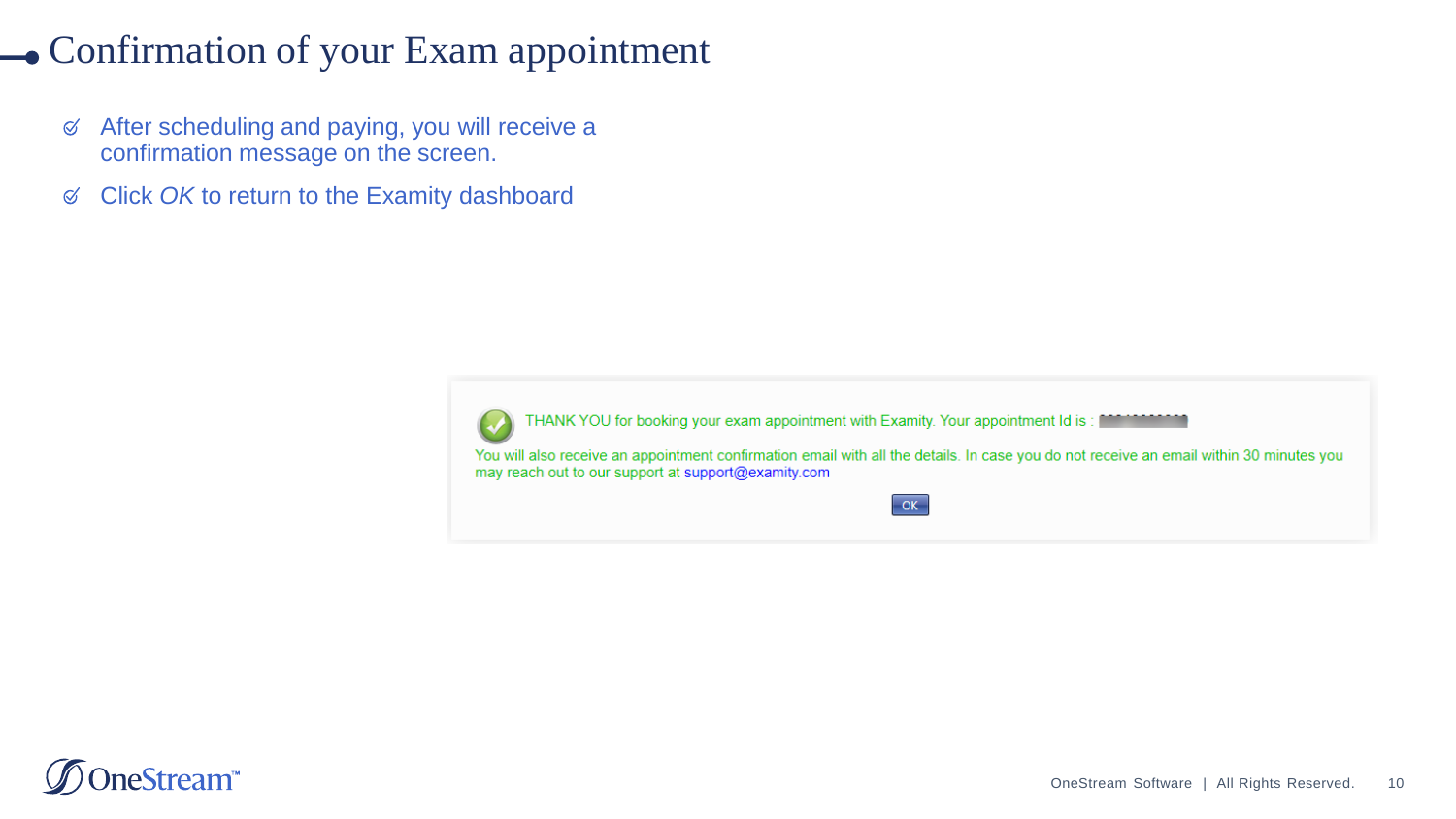## Reschedule/Cancel your Exam appointment

If you need to reschedule or cancel an existing exam appointment, you can do so from the in CertMetrics.

- Login to CertMetrics.  $\varnothing$
- Click *Schedule or Take an Exam*.  $\mathcal{Q}'$
- On the Examity dashboard, click *Reschedule/Cancel*.  $\varnothing$
- For the exam appointment you wish to change, click  $\varnothing$ *Reschedule/Cancel*.
- On the next screen select whether you wish to  $\varnothing$ reschedule or cancel your exam.
- Select the desired action and confirm.
- Confirmation will be displayed on the screen $\varnothing$

#### $\mathcal{D}$ OneStream"

#### **Welcome to OneStream** Certification

From here you may:



- Schedule or Take an Exam with Examity
- · Track your certification status
- Check your fulfillment status
- Manage your transcripts

**OneStream Foundation** 

Home My Profile History Certifications Transcripts Login to Credly

Handbook

The Definitive Reference to Design, Configure and Support Your OneStream Platform. OneStream is a modern, unified platform that is revolutionizing Corporate Performance Management. This proven alternative to fragmented legacy applications is designed to simplify processes for the most sophisticated, global enterprises. Hundreds of the world's leading companies are turning to OneStream to help with reporting and understanding financial data.



Buy this book and get a 50% discount on the OneStream Lead Architect Exam. [See here for terms and conditions.]

|                   | <b>Dashboard</b>  | <b>Start Exam</b><br><b>My Profile</b>            | <b>Schedule Exam</b><br>Reschedule/Cancel            | <b>Exam Tools</b> | Logout<br><b>IFmail Support L</b> | <b>Phone Support: 855-EXAMITY</b> |                          |  |  |  |
|-------------------|-------------------|---------------------------------------------------|------------------------------------------------------|-------------------|-----------------------------------|-----------------------------------|--------------------------|--|--|--|
|                   | Reschedule/Cancel |                                                   |                                                      |                   |                                   |                                   |                          |  |  |  |
|                   | Exam ID           | <b>Course Name</b>                                | <b>Exam Name</b>                                     | <b>Exam Date</b>  | <b>Start Time</b>                 | <b>Status</b>                     | <b>Reschedule/Cancel</b> |  |  |  |
|                   | 30910000344       | <b>OneStream Lead Architect</b><br>R1 Exam (BETA) | OneStream Lead Architect<br>R1 Exam (BETA) [OS-200B] | 06/25/2021        | 6:30 AM                           | Scheduled                         | Reschedule or<br>Cancel  |  |  |  |
|                   |                   |                                                   |                                                      |                   |                                   |                                   |                          |  |  |  |
| <b>Start Exam</b> | <b>My Profile</b> | <b>Schedule Exam</b>                              | Reschedule/Cancel<br><b>Exam Tools</b>               | Logout            | <b>Email Support</b>              | Phone Support: 855-EXAMITY        |                          |  |  |  |

**OneStream** 

**Foundation Handbook** 

| <b>Dashbuaru</b><br><b>JUST LAGIT</b><br><b>I'VI TIOTIC SCREAGE EXAMIT RESORTSURE CARE</b> | <b>LAGIII IUUIS</b><br>Luyuu        | <b>ETHER Support   FINITE Support: 000-CANWILLE</b> |
|--------------------------------------------------------------------------------------------|-------------------------------------|-----------------------------------------------------|
| $\frac{10}{100}$ Exam Cancellation                                                         |                                     |                                                     |
| ID                                                                                         |                                     |                                                     |
| <b>Student Name</b>                                                                        |                                     |                                                     |
| <b>Course Name</b>                                                                         | OneStream Lead Architect [LIVE]     |                                                     |
| <b>Exam Name</b>                                                                           | OneStream Lead Architect R1 Exam    |                                                     |
| <b>Exam Date</b>                                                                           | 03/04/2022                          |                                                     |
| <b>Exam Time</b>                                                                           | 2:30 PM                             |                                                     |
|                                                                                            | Appointment cancelled successfully. |                                                     |